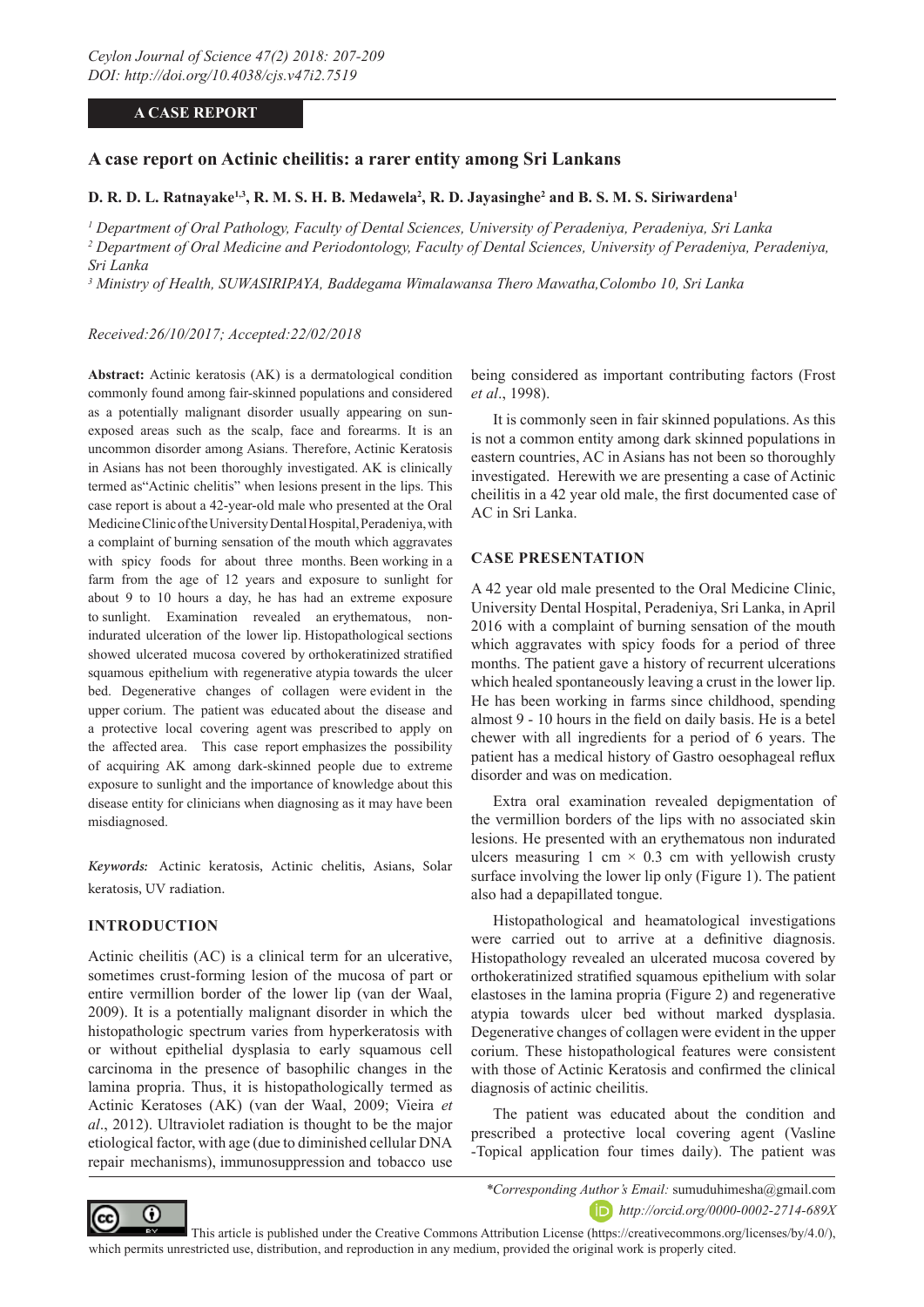

Figure 1: Ulcerated lower lip and Depapillated tongue.



**Figure 2:** Orthokeratinized stratified squamous epithelium with solar elastoses in the lamina propria.

put on regular follow-up care with strong advices on habit cessation (Betel, Areca nut, Tobacco). After two years follow up, the patient was symptoms free with no signs of malignant transformation.

#### **DISCUSSION**

AK is a prevalent dermatological condition and has been widely studied in fair-skinned populations. Actinic cheilitis is the counterpart of actinic keratosis of the skin affecting oral mucosa. It has been recorded in parts of Australia and the southern part of United States. The lifetime risk of developing AK was higher than 50 % and may reach 90 % among those who live to be 80 years or older (Frost *et al*., 1998). A study done among 328 cases of AK in eastern China revealed the mean age affected was  $72 \pm 19.6$  years (range 39–93) and 88.4 % of the patients (290 cases) were older than 60 years, and 65.2 % (214 cases) older than 70 years. More than half of the patients were farmers (51.8 %, 170 cases) (Han *et al*., 2013). The literature on the burden of the disease among dark-skinned Asians is scarce.

The incidence of AK is tightly linked to ultraviolet (UV) irradiation, as they are found on chronically sun-exposed skin such as face and dorsum of hands. Advancing age and lighter skin further increases the risk of developing lesions (Han *et al*., 2013). The classical profile reported in the literature for a patient at high risk for actinic cheilitis is a Caucasian man above 50 years of age, who abuses tobacco

and has a chronic history of exposure to sunlight (van der Waal, 2009; Vieira *et al*., 2012; Han *et al*., 2013). Although our patient was in his middle age, he has been exposed to sunlight for a longer duration since his childhood and has a history of betel quid chewing with tobacco. The literature suggests that eversion of the lips increasing exposure of thin epithelium (with low keratin and melanin) as in current case further increases the risk of developing AC.

Actinic cheilitis may appear clinically with localized or diffused areas of white, red or mixed color lesions. Whitish areas represent hyperkeratotic lesions, whereas the erosive or ulcerated lesions confer cheilitis (Han *et al*., 2013). However, the clinical features including habit of areca nut chewing, depigmentation of the lips, depapillation of the tongue were strongly suggestive of early oral sub mucous fibrosis which is a prevalent oral potentially malignant disorder in Sri Lanka. Therefore, there is a high chance to miss AC in the list of differential diagnosis of a less experienced clinician as knowledge on AK might be inadequate due to rarer incidence in our part of the region in the world.

Histopathologically, AKs are proliferations of transformed, neoplastic keratinocytes confined to the epidermis. Additionally, basophilic degeneration of collagen fiber which is termed as "solar elastosis" can be seen in connective tissue. These lesions are currently termed